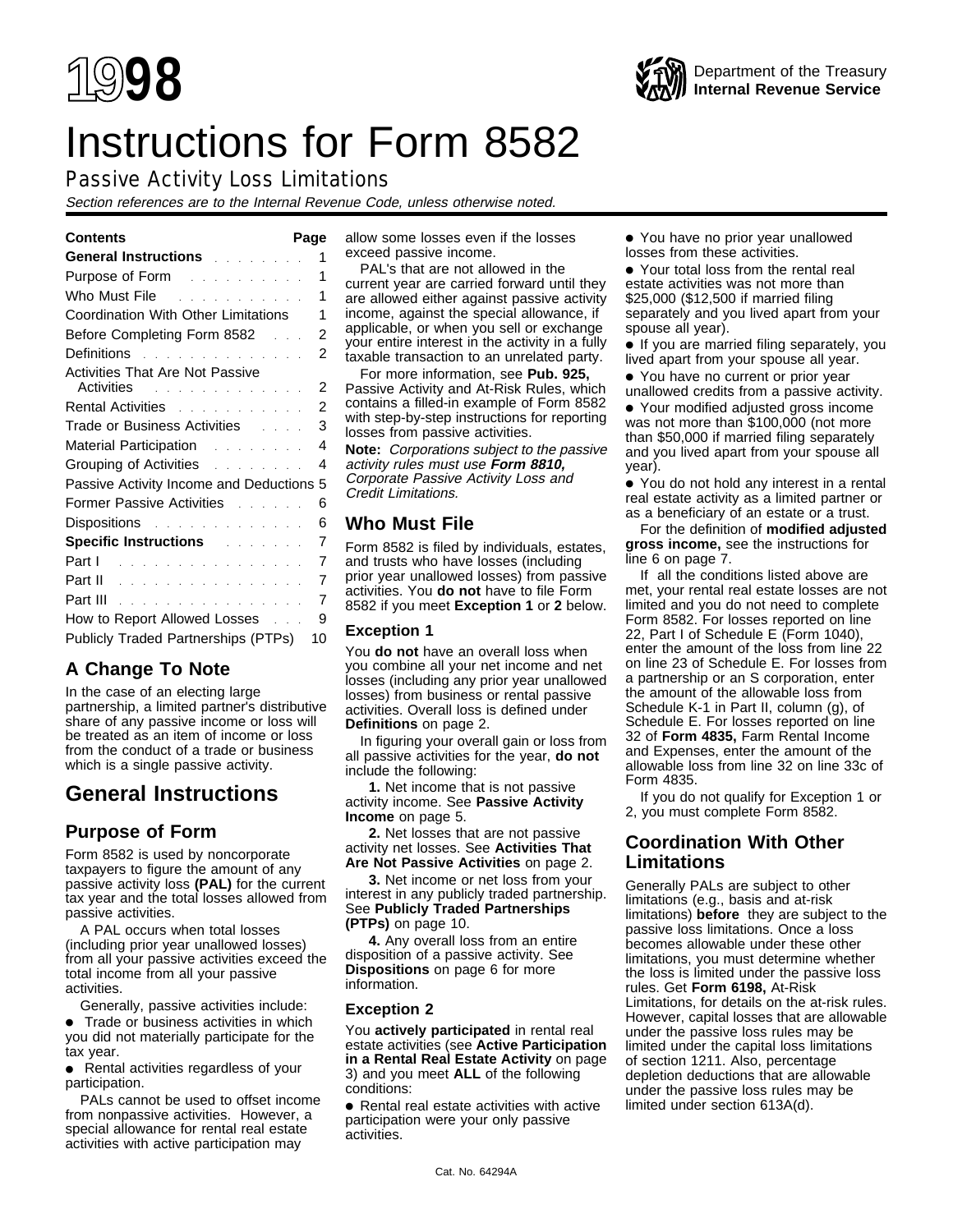# **Before Completing Form 8582**

To see if your activity is treated as a passive activity, read:

● **Trade or Business Activities** if your activity is a trade or business activity (page 3).

● **Rental Activities** if your activity is the renting of tangible property (below).

● **Material Participation** (page 4).

● **Grouping of Activities** (page 4). To see how to treat income and deductions from your activity, read:

#### ● **Passive Activity Income and Deductions, Former Passive Activities,** and **Dispositions** (pages 5 and 6).

To see how to enter income and losses on Form 8582, read the instructions for Worksheets 1 and 2 (page 7).

# **Definitions**

Except as otherwise indicated, the following terms in these instructions are defined as shown below.

**Net income** means the excess of current year income over current year deductions from the activity. This includes any current year gains or losses from the disposition of assets or an interest in the activity.

**Net loss** means the excess of current year deductions over current year income from the activity. This includes any current year gains or losses from the disposition of assets or an interest in the activity.

**Overall gain** means the excess of the "net income" from the activity over the prior year unallowed losses from the activity.

**Overall loss** means the excess of the prior year unallowed losses from the activity over the "net income" from the activity or the prior year unallowed losses from the activity plus the "net loss" from the activity.

**Prior year unallowed losses** means the losses from an activity that were disallowed under the PAL limitations in a prior year and carried forward to the tax year under section 469(b). See Regulations section 1.469-1(f)(4) and Pub. 925.

# **Activities That Are Not Passive Activities**

The following are **not** passive activities:

**1.** Trade or business activities in which you materially participated for the tax year.

**2.** Any rental real estate activity in which you materially participated, if you were a "real estate professional" for the tax year. You were a real estate professional only if:

**a.** More than half of the personal services you performed in trades or businesses were performed in real property trades or businesses in which you materially participated, **and**

**b.** You performed more than 750 hours of services in real property trades or businesses in which you materially participated.

For purposes of this rule, each interest in rental real estate is a separate activity, unless you elect to treat all interests in rental real estate as one activity.

If you are married filing jointly, one spouse must separately meet both of the above conditions, without taking into account services performed by the other spouse.

A real property trade or business is any real property development, redevelopment, construction, reconstruction, acquisition, conversion, rental, operation, management, leasing, or brokerage trade or business. Services you performed as an employee are not treated as performed in a real property trade or business unless you owned more than 5% of the stock (or more than 5% of the capital or profits interest) in the employer.

**Note:** If an activity qualifies for the exception described above in 1998, but has a prior year passive unallowed loss, the prior year unallowed loss is treated as a loss from a former passive activity. See **Former Passive Activities** on page 6.

**3.** A working interest in an oil or gas well. Your working interest must be held directly or through an entity that does not limit your liability (such as a general partner interest in a partnership). In this case, it does not matter whether you materially participated in the activity for the tax year.

If, however, your liability was limited for part of the year (e.g., you converted your general partner interest to a limited partner interest during the year), some of your income and losses from the working interest may be treated as passive activity gross income and passive activity deductions. See Temporary Regulations section 1.469-1T(e)(4)(ii).

**4.** The rental of a dwelling unit you used as a residence if section 280A(c)(5) applies. This section applies if you rented out a dwelling unit that you also used as a home during the year for a number of days that exceeds the **greater of** 14 days or 10% of the number of days during the year that the home was rented at a fair rental.

**5.** An activity of trading personal property for the account of owners of interests in the activity. See Temporary Regulations section 1.469-1T(e)(6).

Generally, income and losses from these activities should not be entered on Form 8582. However, losses from these activities may be subject to limitations other than the passive loss rules.

# **Rental Activities**

A rental activity is a passive activity even if you materially participated in the activity (other than a rental real estate activity in

which you materially participated, if you were a real estate professional).

However, if you meet any one of the five exceptions listed below, the rental of the property is not treated as a rental activity. See **Reporting Income and Losses From the Activities** on page 3 if you meet any of the exceptions.

An activity is a rental activity if tangible property (real or personal) is used by customers or held for use by customers and the gross income (or expected gross income) from the activity represents amounts paid (or to be paid) mainly for the use of the property. It does not matter whether the use is under a lease, a service contract, or some other arrangement.

#### **Exceptions**

An activity is not a rental activity if the:

**1. Average period of customer use** is:

**a.** 7 days or less **or**;

**b.** 30 days or less **and** significant personal services (see definition below), were provided in making the rental property available for customer use.

Figure the **average period of customer use** for a class of property by dividing the total number of days in all rental periods by the number of rentals during the tax year. If the activity involves renting more than one class of property, multiply the average period of customer use of each class by the ratio of the gross rental income from that class to the activity's total gross rental income. The activity's average period of customer use equals the sum of these class-by-class average periods weighted by gross income. See Regulations section 1.469-1(e)(3)(iii).

**Significant personal services** include only services performed by individuals. In determining if personal services are significant, all relevant facts and circumstances are taken into consideration including the frequency of the services, the type and amount of labor required to perform the services, and the value of the services relative to the amount charged for the property's use.

**2. Extraordinary personal services** were provided in making the rental property available for customer use.

Extraordinary personal services are services provided in making rental property available for customer use, only if they are performed by individuals and the customers' use of the property is incidental to their receipt of the services.

**3.** Rental of the property is **incidental** to a nonrental activity.

The rental of property is **incidental** to an activity of holding property for investment if the main purpose of holding the property is to realize a gain from its appreciation and the gross rental income is less than 2% of the smaller of the **unadjusted basis** or the fair market value of the property.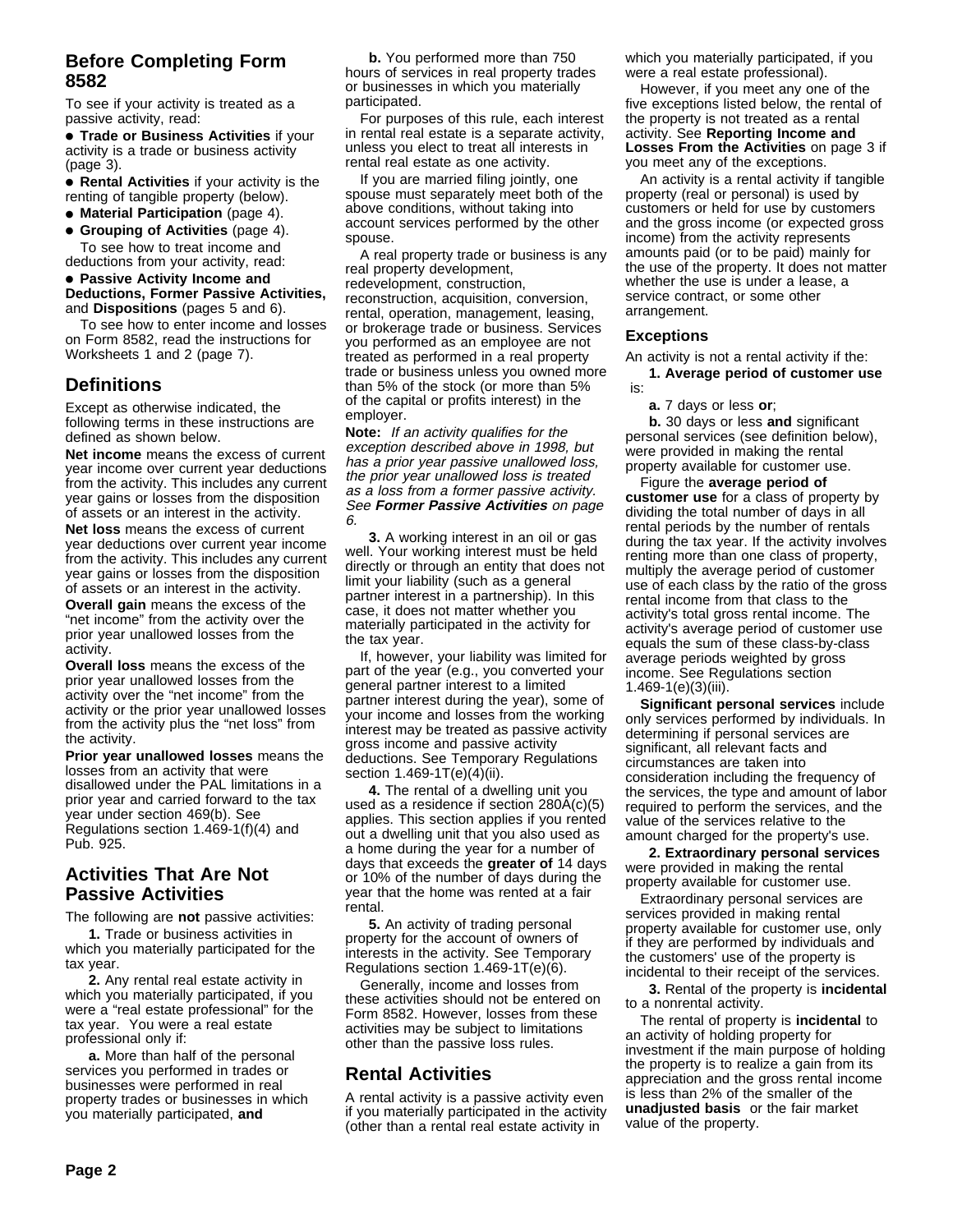**Unadjusted basis** means the cost of the property without regard to depreciation deductions or any other basis adjustment described in section 1016.

The rental of property is **incidental** to a trade or business activity if:

**a.** You own an interest in the trade or business activity during the year;

**b.** The rental property was mainly used in the trade or business activity during the tax year or during at least 2 of the 5 preceding tax years; and

**c.** The gross rental income from the property is less than 2% of the smaller of the **unadjusted basis** or the fair market value of the property.

Lodging provided for the employer's convenience to an employee or the employee's spouse or dependents is **incidental** to the activity or activities in which the employee performs services.

**4.** You customarily make the rental property available during defined business hours for nonexclusive use by various customers.

**5.** You provide property for use in a nonrental activity of a partnership, S corporation, or a joint venture in your capacity as an owner of an interest in the partnership, S corporation, or joint venture.

**Example:** If a partner contributes the use of property to a partnership, none of the partner's distributive share of partnership income is income from a rental activity unless the partnership is engaged in a rental activity.

Also, a partner's gross income from a guaranteed payment under section 707(c) is not income from a rental activity. The determination of whether the property used in the activity is provided in the partner's capacity as an owner of an interest in the partnership is made on the basis of all the facts and circumstances.

#### **Reporting Income and Losses From the Activities**

If you meet any of the five exceptions listed above, your rental of the property is not a rental activity. You must then determine whether your rental of the property is:

**1.** A trade or business activity (see **Trade or Business Activities** below) and, if so,

**2.** Whether you materially participated in the activity for the tax year.

● If the activity is a trade or business activity in which you **did not** materially participate, enter the income and losses from the activity on Worksheet 2.

● If you meet any of the five exceptions listed above and the activity is a trade or business activity in which you **did** materially participate, report any income or loss from the activity on the forms or schedules you normally use.

If you **did not** meet any of the five exceptions, the rental activity is generally a passive activity. Special rules apply if

you conduct the rental activity through a publicly traded partnership (PTP) or if any of the rules described under

**Recharacterization of Passive Income** on page 5 apply. See the PTP rules on page 10.

If none of the special rules apply, a passive rental activity is entered on either Worksheet 1 or 2.

 Worksheet 1 is for passive rental real estate activities in which you actively participated. See **Active Participation in a Rental Real Estate Activity** below.

 Worksheet 2 is for passive rental real estate activities in which you did not actively participate, activities of renting personal property, and other passive trade or business activities.

See the instructions for Worksheets 1 and 2 on page 7.

#### **Trade or Business Activities**

A trade or business activity is an activity (other than a rental activity or an activity treated as incidental to an activity of holding property for investment) that:

**1.** Involves the conduct of a trade or business (within the meaning of section 162),

**2.** Is conducted in anticipation of starting a trade or business, or

**3.** Involves research or experimental expenditures deductible under section 174 (or that would be if you chose to deduct rather than capitalize them).

Trade or business activities are generally reported on Schedule C, C-EZ, or F, or in Part II or III of Schedule E. See **Publicly Traded Partnerships (PTPs)** on page 10. See Pub. 925 for how to report income or losses from significant participation passive activities.

#### **Active Participation in a Rental Real Estate Activity**

If you actively participated in a passive rental real estate activity, you may be able to deduct up to \$25,000 of the loss from the activity from nonpassive income. This special allowance is an exception to the general rule disallowing losses in excess of income from passive activities.

The special allowance is not available if you were married, file a separate return for the year, and did not live apart from your spouse at all times during the year.

Only individuals and qualifying estates and a qualified revocable trust that made an election to treat the trust as part of the decedent's estate; can actively participate in a rental real estate activity. Estates (other than qualifying estates) and trusts cannot actively participate. However, a qualified revocable trust may elect to be treated as part of a decedents estate for purposes of the \$25,000 active participation requirements. Limited partners cannot actively participate unless future regulations provide an exception.

You are not considered to actively participate in a rental real estate activity if at any time during the tax year your interest (including your spouse's interest)

in the activity was less than 10% (by value) of all interests in the activity. Active participation is a less stringent requirement than material participation (see **Material Participation** on page 4).

 You may be treated as actively participating if, for example, you participated in making management decisions or arranging for others to provide services (such as repairs) in a significant and bona fide sense. Management decisions that can count as active participation include:

- approving new tenants,
- deciding on rental terms,
- approving capital or repair
- expenditures, and
- other similar decisions.

A **qualifying estate** is an estate treated as actively participating for tax years ending less than 2 years after the date of the decedent's death if the decedent would have satisfied the active participation requirements for the activity for the tax year the decedent died.

A qualified revocable trust may elect to be treated as part of a decedent's estate for purposes of the special allowance for active participation in rental real estate activities.

 A qualified revocable trust may elect to be treated as part of a decedent's estate for purposes of the special allowance for active participation in rental real estate activities. The election must be made by both the executor of the decedent's estate (if any) and the trustee of the revocable trust. This rule is effective for estates of decedents who died after August 5, 1997. For details, see section 646.

The **maximum special allowance** is:

● \$25,000 for single individuals and married individuals filing a joint return for the tax year.

● \$12,500 for married individuals who file separate returns for the tax year and who lived apart at all times during the tax year.

● \$25,000 for an qualified estate reduced by the special allowance for which the surviving spouse qualified.

If your modified adjusted gross income (defined on page 7) is \$100,000 or less (\$50,000 or less if married filing separately), your loss is deductible up to the amount of the maximum special allowance referred to in the preceding paragraph.

If your modified adjusted gross income is more than \$100,000 (\$50,000 if married filing separately), the special allowance is limited to 50% of the difference between \$150,000 (\$75,000 if married filing separately) and your modified adjusted gross income.

 When modified adjusted gross income is \$150,000 or more (\$75,000 or more if married filing separately), there is no special allowance.

If you qualify under the active participation rules, use Worksheet 1 and see page 7 of the instructions.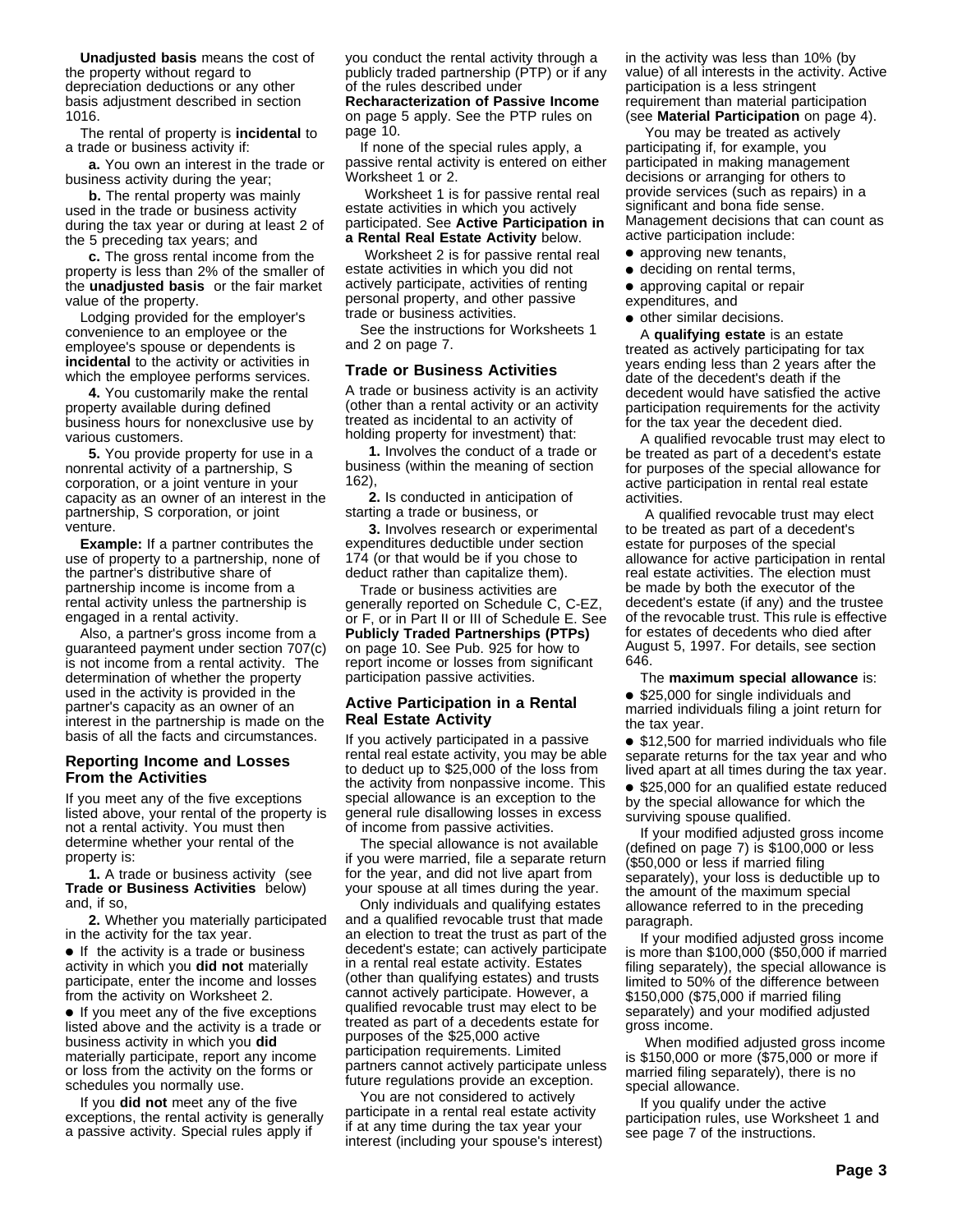# **Material Participation**

Participation, for purposes of the material participation tests listed below, generally includes any work done in connection with an activity, if you owned an interest in the activity at the time you did the work. The capacity in which you did the work does not matter. However, work is not treated as participation if it is not work that an owner would customarily do in the same type of activity, and one of your main reasons for doing the work was to avoid the disallowance of losses or credits from the activity under the passive activity rules.

**Tests for investors.** Work done as an investor in an activity is not treated as participation unless you were directly involved in the day-to-day management or operations of the activity. Work done as an investor includes:

**1.** Studying and reviewing financial statements or reports on operations of the activity.

**2.** Preparing or compiling summaries or analyses of the finances or operations of the activity for your own use.

**3.** Monitoring the finances or operations of the activity in a nonmanagerial capacity.

**Proof of participation.** You may prove your participation in an activity by any reasonable means. You do not have to maintain contemporaneous daily time reports, logs, or similar documents if you can establish your participation by other reasonable means. Reasonable means for this purpose may include, but are not limited to, the identification of services performed over a period of time and the approximate number of hours spent performing the services during that period, based on appointment books, calendars, or narrative summaries.

**Tests for spouse.** Participation by your spouse during the tax year in an activity you own may be counted as your participation in the activity even if your spouse did not own an interest in the activity and whether or not you and your spouse file a joint return for the tax year.

**Tests for individuals.** You materially participated for the tax year in an activity if you satisfy at least one of the following tests:

**1.** You participated in the activity for more than 500 hours.

**2.** Your participation in the activity for the tax year was substantially all of the participation in the activity of all individuals (including individuals who did not own any interest in the activity) for the year.

**3.** You participated in the activity for more than 100 hours during the tax year, and you participated at least as much as any other individual (including individuals who did not own any interest in the activity) for the year.

**4.** The activity is a **significant participation activity** for the tax year, and you participated in all significant

participation activities during the year for more than 500 hours.

 A **significant participation activity** is any trade or business activity in which you participated for more than 100 hours during the year and in which you did not materially participate under any of the material participation tests (other than this test 4).

**5.** You materially participated in the activity for any 5 (whether or not consecutive) of the 10 preceding tax years.

**6.** The activity is a personal service activity in which you materially participated for any 3 (whether or not consecutive) preceding tax years.

An activity is a **personal service activity** if it involves the performance of personal services in the fields of health, law, engineering, architecture, accounting, actuarial science, performing arts, consulting, or any other trade or business in which capital is not a material income-producing factor.

**7.** Based on all the facts and circumstances, you participated in the activity on a regular, continuous, and substantial basis during the tax year.

You did not materially participate in the activity under this seventh test, however, if you participated in the activity for 100 hours or less during the year. Your participation in managing the activity does not count in determining whether you materially participated under this test if:

**a.** Any person (except you) received compensation for performing services in the management of the activity; or

**b.** Any individual spent more hours during the tax year than you spent performing services in the management of the activity (regardless of whether the individual was compensated for the management services).

**Special rules for limited partners.** If you are a limited partner in an activity, you generally **did not** materially participate in the activity. You **did** materially participate in the activity, however, if you met material participation tests 1, 5, or 6 above for the tax year.

You are not treated as a limited partner, for purposes of the material participation tests, however, if you were a general partner in the partnership at all times during the partnership's tax year ending with or within your tax year (or, if shorter, during the portion of the partnership's tax year in which you directly or indirectly owned your limited partner interest).

Since limited partners generally do not materially participate in the partnership's activities, most electing large partnership activities are passive activities for limited partners.

A partner's share of an electing large partnership's taxable income or loss is treated as income or loss from the conduct of a single passive activity. Thus, an electing large partnership generally does not have to report separately items from multiple activities.

# **Special rules for certain retired or disabled farmers and surviving**

**spouses of farmers.** Certain retired or disabled farmers and surviving spouses of farmers are treated as materially participating in a farming activity if the real property used in the activity would meet the estate tax rules for special valuation of farm property passed from a qualifying decedent. See Temporary Regulations section 1.469-5T(h)(2).

**Estates and trusts.** The passive loss limitations apply in figuring the distributable net income and taxable income of an estate or trust. See Temporary Regulations section 1.469-1T(b)(2) and (3). The rules for determining material participation for this purpose have not yet been issued.

# **Grouping of Activities**

Generally, one or more trade or business activities or rental activities may be treated as a single activity if the activities make up an appropriate economic unit for the measurement of gain or loss under the passive activity rules. Whether activities make up an appropriate economic unit depends on all the relevant facts and circumstances. The factors given the greatest weight in determining whether activities make up an appropriate economic unit are:

**1.** Similarities and differences in types of trades or businesses,

- **2.** The extent of common control,
- **3.** The extent of common ownership,
- **4.** Geographical location, and

**5.** Reliance between or among the activities.

**Example.** You have a significant ownership interest in a bakery and a movie theater in Baltimore and in a bakery and a movie theater in Philadelphia. Depending on all the relevant facts and circumstances, there may be more than one reasonable method for grouping your activities. For instance, the following groupings may or may not be permissible:

● A single activity,

● A movie theater activity and a bakery activity,

● A Baltimore activity and a Philadelphia activity, or

● Four separate activities.

Once you choose a grouping under these rules, you must continue using that grouping in later tax years unless a material change in the facts and circumstances makes it clearly inappropriate.

The IRS may regroup your activities if your grouping fails to reflect one or more appropriate economic units and one of the primary purposes of your grouping is to avoid the passive activity limitations.

**Limitation on grouping certain activities.** The following activities may not be grouped together:

**1.** A rental activity with a trade or business activity unless the activities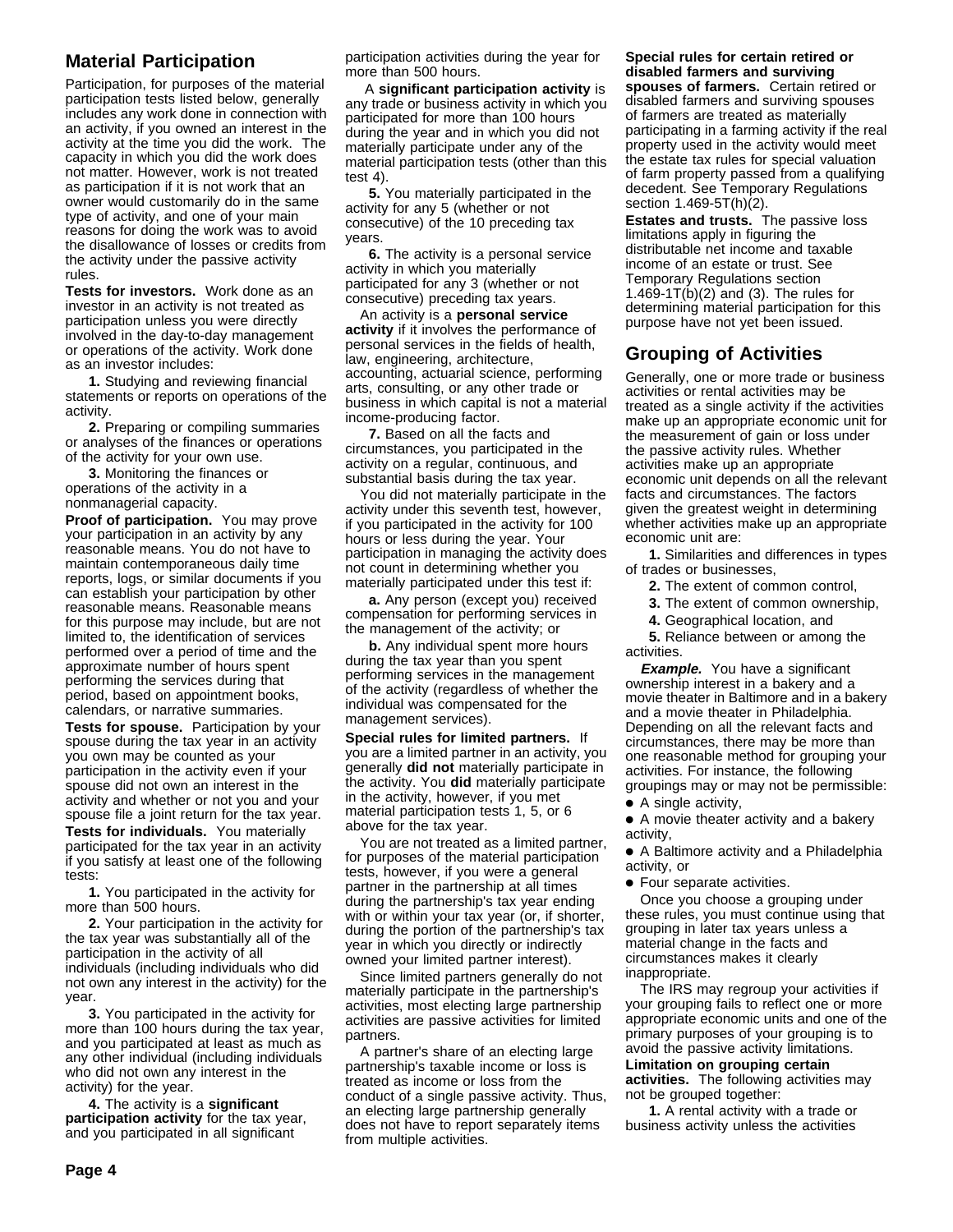being grouped together make up an appropriate economic unit, and

**a.** The rental activity is insubstantial relative to the trade or business activity or vice versa, or

**b.** Each owner of the trade or business activity has the same proportionate ownership interest in the rental activity. If so, the portion of the rental activity involving the rental of property used in the trade or business activity may be grouped with the trade or business activity.

**2.** An activity involving the rental of real property with an activity involving the rental of personal property (except for personal property provided in connection with the real property or vice versa).

**3.** Any activity with another activity in a different type of business and in which you hold an interest as a limited partner or as a limited entrepreneur (as defined in section 464(e)(2)) if that other activity engages in holding, producing, or distributing motion picture films or videotapes; farming; leasing section 1245 property; or exploring for (or exploiting) oil and gas resources or geothermal deposits.

#### **Activities conducted through partnerships, S corporations, and C corporations subject to section 469.**

Once a partnership or corporation determines its activities under these rules, a partner or shareholder may use these rules to:

● Group those activities with each other, ● With activities conducted directly by the partner or shareholder, and

● With activities conducted through other partnerships and corporations.

 A partner or shareholder may not treat as separate activities those activities grouped together by the partnership or corporation.

Electing large partnerships must separately account for items attributable to passive activities and "other" items, by netting all items of income or loss to arrive at a single item of net income or net loss for each category.

**Partial disposition of an activity.** You may treat the disposition of substantially all of an activity as a separate activity if you can prove with reasonable certainty:

**1.** The prior year unallowed losses, if any, allocable to the part of the activity disposed of, and

**2.** The net income or loss for the year of disposition allocable to the part of the activity disposed of.

# **Passive Activity Income and Deductions**

Take into account only passive activity income and passive activity deductions in determining your net income or net loss from all passive activities or any passive activity.

**Example:** If your passive activity is reported on Schedule C, C-EZ, E, or F, and the activity has no prior year

unallowed losses or any gain or loss from the disposition of assets or an interest in the activity, take into account only the passive activity income and passive activity deductions from the activity in determining the amount to enter on Form 8582 and the worksheets.

If you own an interest in a passive activity through a partnership or an S corporation, the partnership or S corporation will generally provide you with the net income or net loss from the passive activity. If, however, the partnership or S corporation is required to state an item of gross income or deduction separately to you, and the gross income or deduction is passive activity gross income or a passive activity deduction (respectively), you must include that amount in figuring the net income or net loss entered on Form 8582 and the worksheets.

For electing large partnerships, netting of capital gains and losses occurs at the partnership level. In addition, capital gains from passive activities are separately reported. Each partner separately takes into account his or her distributive shares of net capital gain or loss for passive activities.

**Caution:** The partnership or S corporation does not have a record of any prior year unallowed losses from the passive activities of the partnership or S corporation. If you had prior year unallowed losses from these activities, they can be found in column (c) of your 1997 Worksheet 4.

#### **Passive Activity Income**

In determining your overall gain or loss from all passive activities or any passive activity, take into account only passive activity income. Do not enter income that is not passive activity income on Form 8582 or the worksheets.

Passive activity income includes all income from passive activities, including (with certain exceptions described in Temporary Regulations section 1.469-2T(c)(2) and Regulations section 1.469-2(c)(2)) gain from the disposition of an interest in a passive activity or property used in a passive activity at the time of the disposition.

Passive activity income **does not** include the following:

● Income from an activity that is not a passive activity.

● Portfolio income, including interest, dividends, annuities, and royalties not derived in the ordinary course of a trade or business and gain or loss from the disposition of property that produces those types of income or is held for investment (see section 163(d)(5)). See Temporary Regulations section 1.469-2T(c)(3).

● Alaska Permanent Fund dividends.

● Personal service income, including salaries, wages, commissions, self-employment income from trade or business activities in which you materially participated for the tax year, deferred

compensation, taxable social security and other retirement benefits, and payments from partnerships to partners for personal services. See Temporary Regulations section 1.469-2T(c)(4).

● Income from positive section 481 adjustments allocated to activities other than passive activities. See Temporary Regulations section 1.469-2T(c)(5).

● Income or gain from investments of working capital.

● Income from an oil or gas property if you treated any loss from a working interest in the property for any tax year beginning after 1986 as a nonpassive loss under the rule excluding working interests in oil and gas wells from passive activities. See Regulations section 1.469-2(c)(6).

● Any income from intangible property if your personal efforts significantly contributed to the creation of the property.

Any income treated as income that is not passive activity income under Temporary Regulations section

1.469-2T(f) and Regulations section 1.469-2(f). See **Recharacterization of Passive Income** below.

● Overall gain from any interest in a publicly traded partnership.

● State, local, and foreign income tax refunds.

● Income from a covenant not to compete.

● Any reimbursement of a casualty or theft loss included in income to recover all or part of a prior year loss deduction, if the deduction for the loss was not treated as a passive activity deduction.

● Cancellation of debt income to the extent that, at the time the debt is discharged, the debt is not properly allocable under Temporary Regulations section 1.163-8T to passive activities.

#### **Recharacterization of Passive Income**

Certain income from passive activities may be recharacterized and excluded from passive activity income. The amount of income recharacterized equals the net income from the sources below. If during the tax year you received net income from any sources described below (either directly or through a partnership or an S corporation), see Pub. 925 to find out how to report net income or loss from these sources. Also see Temporary Regulations section 1.469-2T(f) and Regulations section 1.469-2(f) for more information.

Income from the following sources may be subject to the net income recharacterization rules.

● Significant participation passive

activities defined on page 4.

● Rental of property when less than 30% of the unadjusted basis of the property is subject to depreciation.

● Passive equity-financed lending activities.

● Rental of property incidental to a development activity.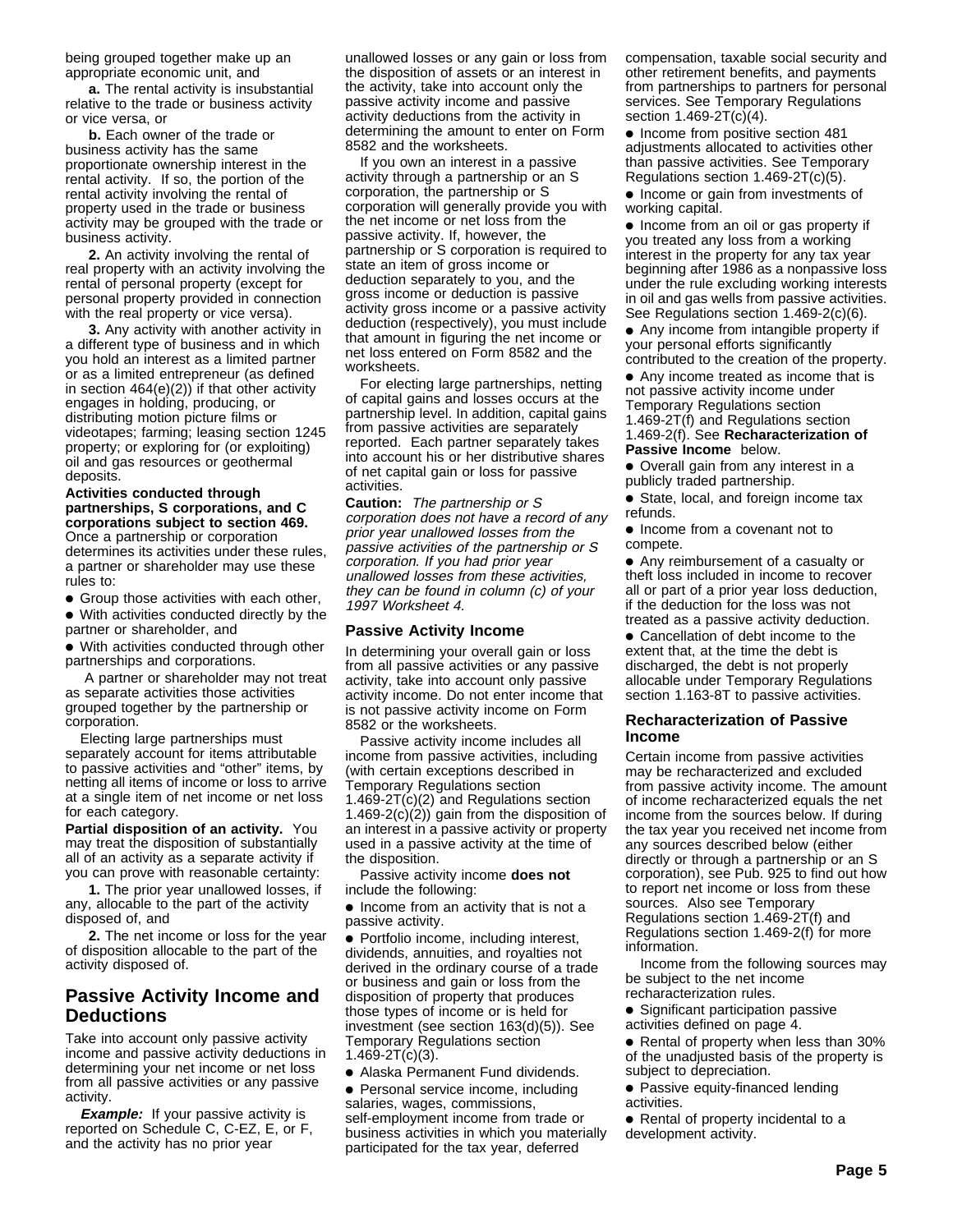● Rental of property to a nonpassive activity.

● Acquisition of an interest in a pass-through entity that licenses intangible property.

## **Passive Activity Deductions**

In determining your overall gain or overall loss from all passive activities or any passive activity, take into account only passive activity deductions. Do not take into account deductions that are not passive activity deductions.

Passive activity deductions include all deductions from activities that are passive activities for the tax year and all deductions from passive activities that were disallowed under the passive loss rules in prior tax years and carried forward to the tax year under section 469(b). See Regulations section 1.469-1(f)(4).

Passive activity deductions include losses from dispositions of property used in a passive activity at the time of the disposition and losses from a disposition of less than your entire interest in a passive activity. See **Dispositions** (below) for the treatment of losses upon certain dispositions of your entire interest in an activity.

Passive activity deductions **do not** include the following:

● Deductions for expenses (other than interest expense) that are clearly and directly allocable to portfolio income.

● Interest expense, other than interest expense properly allocable under Temporary Regulations section 1.163-8T to passive activities (e.g., qualified home mortgage interest and capitalized interest expense are not passive activity deductions).

● Losses from dispositions of property that produce portfolio income or property held for investment.

● State, local, and foreign income taxes.

● Miscellaneous itemized deductions that may be disallowed under section 67.

● Charitable contribution deductions.

• Net operating loss deductions, percentage depletion carryovers under section 613A(d), and capital loss carryovers.

● Deductions and losses that would have been allowed for tax years beginning before 1987, but for basis or at-risk limitations.

● Net negative section 481 adjustments allocated to activities other than passive activities. See Temporary Regulations section 1.469-2T(d)(7).

● Deductions for losses from fire, storm, shipwreck or other casualty, or from theft, if losses similar in cause and severity do not recur regularly in the activity.

● The deduction allowed under section 164(f) for one-half of self-employment taxes.

# **Former Passive Activities**

A former passive activity is any activity that was a passive activity in a prior tax year, but is not a passive activity in the current tax year. A prior year unallowed loss from a former passive activity is allowed to the extent of the current year income from the activity.

**If the current year net income from the activity is less than the prior year unallowed loss,** enter the prior year unallowed loss and any current year net income from the activity on Form 8582 and the applicable worksheets.

**If the current year net income from the activity is equal to or greater than the prior year unallowed loss from the activity,** report the income and loss on the forms and schedules you would normally use; do not enter the amounts on Form 8582.

**If the activity has a net loss for the current year,** enter the prior year unallowed loss (but not the current year loss) on Form 8582 and the applicable worksheets.

To report a disposition of a former passive activity, follow the rules under **Dispositions** below.

# **Dispositions**

#### **Disposition of Less Than an Entire Interest**

Gains and losses from the disposition of less than an entire interest in an activity are treated as part of the net income or loss from the activity for the current year.

**Note:** A disposition of less than substantially all of an entire interest **does not** trigger the allowance of prior year unallowed losses.

#### **Disposition of an Entire Interest**

If you disposed of your entire interest in a passive activity or a former passive activity to an unrelated person in a **fully taxable transaction** during the tax year, your losses allocable to the activity for the year are not limited by the passive loss rules.

A **fully taxable transaction** is a transaction in which you recognize all your realized gain or loss.

If you are using the installment method to report this kind of disposition, to figure the loss for the current year that is not limited by the passive loss rules, multiply your overall loss (which **does not** include losses allowed in prior years) by the following fraction:

Gain recognized in the current year

Unrecognized gain as of the beginning of the current year

A partner in a publicly traded partnership (PTP) is not treated as having disposed of an entire interest in an activity of a PTP until there is an entire disposition of the partner's interest in the PTP.

### **Reporting an Entire Disposition on Schedule D or Form 4797**

When you completely dispose of your entire interest in a passive activity or a former passive activity, you may have to report net income or loss and prior year unallowed losses from the activity. All the net income and losses are reported on the forms and schedules you normally use.

Combine any income and losses (including any prior year unallowed losses) from the activity for the tax year to see if you have an overall gain or loss.

If you have an overall gain from a passive activity and you have other passive activities to report on Form 8582, include the income, losses, and prior year unallowed losses on Worksheet 1 or 2.

If this is your only passive activity or a former passive activity, report any income and losses (including any prior year unallowed losses) on the forms and schedules you normally use and do not include the income or losses on the worksheets or Form 8582.

If you have an overall loss when you combine the income and losses, do not use the worksheets or Form 8582 for the activity. Any losses (including prior year unallowed losses) are allowed in full. Report the income and losses on the forms and schedules you normally use.

If you must figure modified adjusted gross income for line 6 of Form 8582, the overall loss from this activity is a nonpassive loss and must be used when figuring modified adjusted gross income. This is because an overall loss from an entire disposition of a passive activity is a nonpassive loss when there is an aggregate loss from all other passive activities.

#### **Example 1: Activity with overall gain**

You sell your entire interest in a rental property in which you actively participated at a gain of \$15,525. \$7,300 of the gain is section 1231 gain (Form 4797, Part I) and \$8,225 is ordinary recapture income (Form 4797, Part II). The total loss you would report on line 23 of Schedule E (Form 1040) is (\$15,450). This includes a current year (\$2,800) net loss, and a (\$12,650) prior year unallowed loss.

If you had other passive activities reportable on Form 8582, you would make the following entries on Worksheet 1. You would enter the \$15,525 gain on the disposition in column (a), the current year loss of (\$2,800) in column (b), and the prior year unallowed loss of (\$12,650) in column (c).

#### **Example 2: Activity with overall loss**

You sell your entire interest in a limited partnership and this is your only passive activity. You have a current year Schedule E loss of (\$3,330), a Schedule E prior year unallowed loss of (\$1,115), and a Schedule D gain of \$2,000 from the sale of your interest in the partnership.

Because there is an overall loss of (\$2,445) after combining the gain and losses, none of the amounts are entered on Worksheet 2 or on Form 8582.

The net loss plus the prior year unallowed loss  $(\$3,330 + \$1,115 =$ \$4,445) is entered on Schedule E, Part II,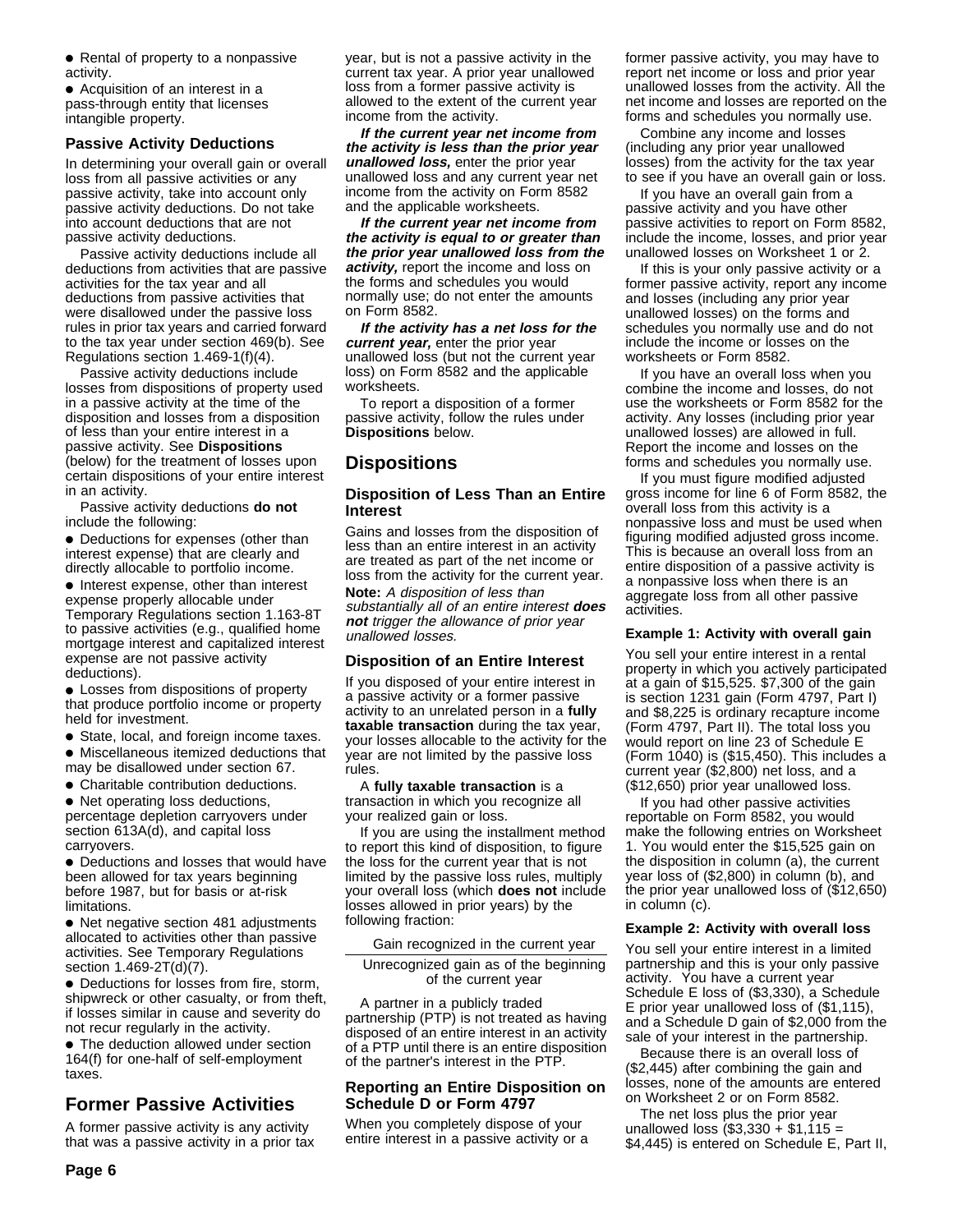column (i), and the \$2,000 gain on the sale is entered on Schedule D, in either Part I or Part II, depending on how long the partnership interest was held.

# **Specific Instructions**

# **Part I — Passive Activity Loss (PAL)**

Use Part I to combine the net income and net loss from all passive activities to determine if you have a PAL for 1998. **Note:** See Pub. 925 for examples showing how to complete the worksheets.

### **Worksheet 1**

Individuals and qualifying estates who actively participated in rental real estate activities should use Worksheet 1 and include the income or loss from those activities on lines 1a through 1c of Form 8582. Use Worksheet 2 to figure the amounts to enter on lines 2a, through 2c if you **did not** actively participate in a rental real estate activity.

**Note:** Do not enter a prior year unallowed loss in column (c) of Worksheet 1 **unless** you actively participated in the activity in **both** the year the loss arose **and** the current tax year. If you did not actively participate in both years, enter the prior year unallowed loss in column (c) of Worksheet 2.

Married individuals who file separate returns and did not live apart from their spouse at all times during the tax year do not qualify under the active participation rule and should use Worksheet 2 instead of Worksheet 1. To take advantage of the \$25,000 allowance, married individuals must file a joint return.

**Column (a).** Enter the current year net income from each activity. Enter the total of column (a) on line 1a of Form 8582.

**Example:** If a Schedule C activity has current year profit of \$5,000 and a Form 4797 gain of \$2,000, enter \$7,000 in column (a).

**Column (b).** Enter the current year net loss for each activity. Do not enter any prior year unallowed losses in this column. Enter the total of column (b) on line 1b of Form 8582.

**Example:** If a Schedule E rental activity has a current year loss of (\$4,500) on line 22 of Schedule E and a current year Form 4797 loss of (\$1,000), enter (\$5,500) in column (b).

**Column (c).** Enter the prior year unallowed losses for each activity. These amounts can be found on Worksheet 4, column (c), of your 1997 Form 8582. Enter the total of column (c) from your 1998 Worksheet 1 on line 1c of Form 8582.

**Columns (d) and (e).** Combine income and losses in columns (a) through (c) for each activity and enter any overall gain for the activity in column (d) or any overall

loss for the activity in column (e). Do not enter amounts from columns (d) and (e) on Form 8582. These amounts will be used when Form 8582 is completed to figure the loss allowed for the current year.

## **Worksheet 2**

Use Worksheet 2 to figure the amounts to enter on lines 2a through 2c for:

**1.** Passive trade or business activities,

**2.** Passive rental real estate activities that do not qualify for the special allowance, and

**3.** Rental activities other than rental real estate activities.

**Column (a).** Enter the total of column (a) on line 2a of Form 8582. Enter the current year net income for each activity. (See the example in the instructions under column (a) for Worksheet 1, above.)

**Column (b).** Enter the current year net loss for each activity. Enter the total of column (b) on line 2b of Form 8582. (See the example in the instructions under column (b) of Worksheet 1, above.)

**Column (c).** Enter the unallowed losses for the prior years for each activity. These amounts can be found on Worksheet 4, column (c), of your 1997 Form 8582. Enter the total of column (c) from your 1998 Worksheet 2 on line 2c of Form 8582.

**Columns (d) and (e).** Combine income and losses in columns (a) through (c) for each activity and enter any overall gain for the activity in column (d) or any overall loss for the activity in column (e). Do not enter amounts from columns (d) and (e) on Form 8582. These amounts will be used when Form 8582 is completed to figure the loss allowed for the current year.

# **Part II — Special Allowance for Rental Real Estate with Active Participation**

Use Part II to figure the maximum amount of rental loss allowed if you have a net loss from a rental real estate activity with active participation.

Enter all numbers in Part II as positive amounts (i.e., greater than zero). **Examples:**

**1.** Line 1d has a loss of \$47,000 and line 3 has a loss of \$42,000. Enter \$42,000 as a positive number on line 4.

**2.** Line 4 has a loss of \$42,000 and line 8 is \$25,000. Enter \$25,000 as a positive number on line 9.

**Line 5.** Married persons filing separate returns who lived apart at all times during the year should enter \$75,000 on line 5 instead of \$150,000. Married persons filing separate returns who lived together at any time during the year are **not** eligible for the special allowance. They must enter zero on line 9 and go to line 10.

**Line 6.** To figure **modified adjusted gross income**, combine all the amounts used to figure adjusted gross income except for:

● Passive income or loss included on Form 8582;

● Any rental real estate loss allowed under section 469(c)(7) to real estate professionals (defined under **Activities That Are Not Passive Activities** on page 2).

● Any overall loss from a PTP;

● The taxable amount of social security and tier 1 railroad retirement benefits;

● The deduction allowed under section 219 for contributions to IRAs and certain other qualified retirement plans;

• The deduction allowed under section 164(f) for one-half of self-employment taxes;

● The exclusion from income of interest from series EE U.S. savings bonds used to pay higher education expenses;

● The exclusion allowed under section 137 for expenses related to adoption assistance programs; or

● The student loan interest deduction.

Include portfolio income or expenses that are clearly and directly allocable to portfolio income in the modified adjusted gross income computation. Any income that is treated as nonpassive income is included in the computation of modified adjusted gross income.

**Example:** Overall gain from a publicly traded partnership and net income from an activity or item of property subject to the recharacterization of passive income rules is nonpassive income. In addition, an overall loss from the entire disposition of a passive activity is not included on Form 8582. Instead, the overall loss is a nonpassive loss and must be included in the computation of modified adjusted gross income.

**Example:** If your adjusted gross income on line 33 of Form 1040 is \$92,000, and you had taxable social security benefits of \$5,500 on line 20b, your modified adjusted gross income would be \$86,500 (\$92,000 – \$5,500).

**Line 8.** Do not enter more than \$12,500 on line 8 if you are married filing a separate return and you and your spouse lived apart at all times during the year. Married persons filing separate returns who lived together at any time during the year are not eligible for the special allowance. They must enter zero on line 9 and go to line 10.

# **Part III — Total Losses Allowed**

Use Part III to figure the amount of the PAL (as determined in Part I) allowed for 1998 from all passive activities.

**Line 11.** Use the worksheets on Form 8582 and the following instructions for those worksheets to figure the unallowed loss to be carried forward and the allowed loss to report on the forms and schedules for 1998.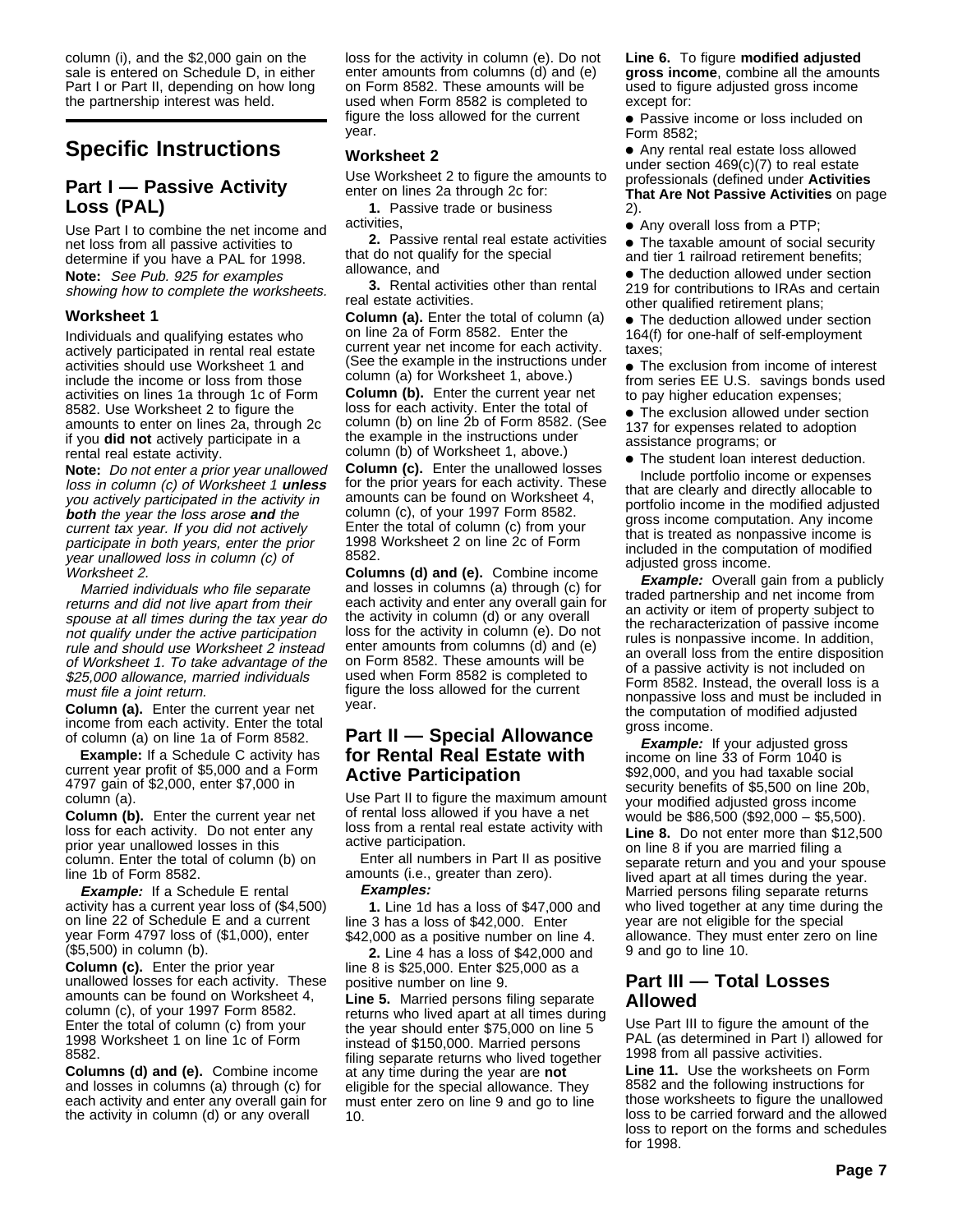# **Worksheets 1 and 2**

 Worksheets 1 and 2, columns (d) and (e), will show whether an activity had an overall gain or loss. If you have activities that show overall gain in column (d) of Worksheet 1 or 2, report all the income and losses listed in columns (a), (b), and (c) for those activities on the proper forms and schedules.

If you have activities in Worksheet 1 or 2 that show an overall loss in column (e), you will have to allocate the allowed loss on line 11 of Form 8582 to those activities by completing Worksheets 3, 4, and 5 or 6.

**Note:** Because of the 28% capital gain or loss rate, you must identify amounts that are 28% rate gain or loss for the Schedule D for your return and Forms 4797 and 6781.

In addition, 28% rate gain or loss includes **ALL** "collectibles gains and losses" and section 1202 (qualified small business stock) gain (see the instructions for Schedule D (Form 1040) for details, including the definition of "collectibles gains and losses and section 1202 gains".

Start with Worksheet 3 if you have any activities in Worksheet 1 with an overall loss in column (e) and an amount on line 9 of Form 8582. If you do not have activities with an overall loss in Worksheet 1 or line 9 does not have an entry, start with Worksheet 4 for any activities in Worksheet 1 or 2 that show an overall loss in column (e).

#### **Worksheet 3**

Use Worksheet 3 if you have activities in Worksheet 1 with an overall loss in column (e) and an amount on line 9 of Form 8582.

**Column (a).** Enter the overall loss from column (e) of Worksheet 1 for each activity.

**Column (b).** Divide each of the individual losses shown in column (a) by the total of all the losses in column (a) and enter the ratio for each of the activities in column (b). The total of all the ratios should equal 1.00.

**Column (c).** Multiply line 9 of Form 8582 by each of the ratios in column (b) and enter the results in column (c). The total of column (c) should be the same as line 9 of Form 8582.

**Column (c) total is the same as column (a) total.** If the total losses in column (c) are the same as those in column (a):

All amounts in columns (a), (b), and (c) of Worksheet 1 should be reported on the proper forms and schedules.

The losses in Worksheet 1 are allowed in full and are not carried over to Worksheet 4. Complete Worksheet 4 only if you have activities with overall losses in column (e) of Worksheet 2.

**Column (c) total is less than column (a) total.** If the total losses in column (c) are less than the total losses in column (a), complete column (d).

**Column (d).** Subtract column (c) from column (a) and enter the results in column (d). Also enter the amounts from column (d) of Worksheet 3 in column (a) of Worksheet 4.

#### **Worksheet 4**

Complete Worksheet 4 if you have an overall loss in column (e) of Worksheet 2 or losses in column (d) of Worksheet 3 (from column (e) of Worksheet 1, if you did not have to complete Worksheet 3).

Enter on Worksheet 4 the name of the activities and the form or schedule on which the loss is to be reported. **Column (a).** Enter the amounts, if any, from column (d) of Worksheet 3 (from column (e) of Worksheet 1 if you did not have to complete Worksheet 3). Also enter the losses, if any, shown in column (e) of Worksheet 2.

**Column (b).** Divide each of the individual losses shown in column (a) by the total of all the losses in column (a) and enter the ratio for each of the activities in column (b). The total of all the ratios should equal 1.00.

**Column (c).** Complete the following computation:

Multiply line C by the ratios in column (b) and enter the results in column (c).

If you have losses from the same activity that are to be reported on two or more different schedules, use Worksheet 6 instead of Worksheet 5 for those activities.

Also use Worksheet 6 if you have transactions from the same activity that are reported on the same schedule but must be separately identified for tax purposes. For example, long-term capital losses subject to the 28% rate and those that are not.

#### **Worksheet 5**

Use Worksheet 5 for the activities listed in Worksheet 4 if all the loss from the same activity is reported on one form or schedule.

**Example:** Use Worksheet 5 if all the loss from the activity is reported on Schedule E, even though part of the loss may be a current year Schedule E loss and part of it may be from a Schedule E prior year unallowed loss.

**Column (a).** The loss to enter in column (a) of this worksheet is the net loss plus the prior year unallowed loss for each activity you enter in this worksheet. This amount can be found by adding the losses in columns (b) and (c) of Worksheets 1 and 2.

**Column (b).** Enter the amounts from column (c) of Worksheet 4 for the activities listed in this worksheet. These are your **unallowed losses for 1998.** Keep a record of these amounts so the losses can be used to figure your passive activity loss next year.

**Column (c).** Subtract column (b) from column (a). These are the **losses allowed for 1998.** The amounts in this column should be reported on the form or schedule you normally use.

See the forms and schedules listed under **How To Report Allowed Losses** on page 9. Pub. 925 also has an extensive example of how to report passive income and losses on the forms and schedules.

#### **Worksheet 6**

Use Worksheet 6 for the activities listed in Worksheet 4, if you have losses from the same activity that are reported on two or more different forms and schedules, or different parts of the same form or schedule (such as 28% rate and non-28% rate capital losses reported on Schedule D). Worksheet 6 will allocate the loss allowed and unallowed for the activity and the loss allowed on the different forms or schedules used to report the losses.

Only the losses that would cause a difference in the tax liability if they were reported on a different form or schedule are kept separate. Those forms or schedules are:

● Schedules C, D (Parts I, II, and 28% rate losses and non-28% rate losses), E, and F.

**Note:** You must make an entry in Schedule D, Part II for every transaction reported. See the instructions for Schedule D (Form 1040).

● Forms 4684 (Section B), 4797 (Parts I and II), and 4835.

Make a copy of Worksheet 6 to use for each additional activity for which you have losses reported on two or more different forms or schedules or different parts of the same form or schedule (such as 28% rate and non-28% rate capital losses reported on Schedule D). When making entries in Worksheet 6, enter the name of the form or schedule on the line above line 1a.

**Line 1a, column (a).** Enter the net loss plus any prior year unallowed loss from the activity that goes on the same form, or in the case of Schedule D and Form 4797, the same part (Part I or Part II).

If you have a Schedule D 28% rate loss and a non-28% rate loss, see the example on page 9 before completing Worksheet 6.

**Line 1b, column (a).** Enter any net income from the activity that goes on the same form or schedule as the loss on line 1a, column (a).

**Example:** You entered a prior year unallowed loss from Form 4797, Part I, on line 1a and this year you have a current year gain that is also reported on Form 4797, Part I. Enter the gain on line 1b, column (a). If the activity did not have a Form 4797, Part I gain, enter zero on line 1b, column (a).

**Line 1c, column (b).** Subtract line 1b, column (a) from line 1a, column (a), and enter the result in column (b). If line 1b,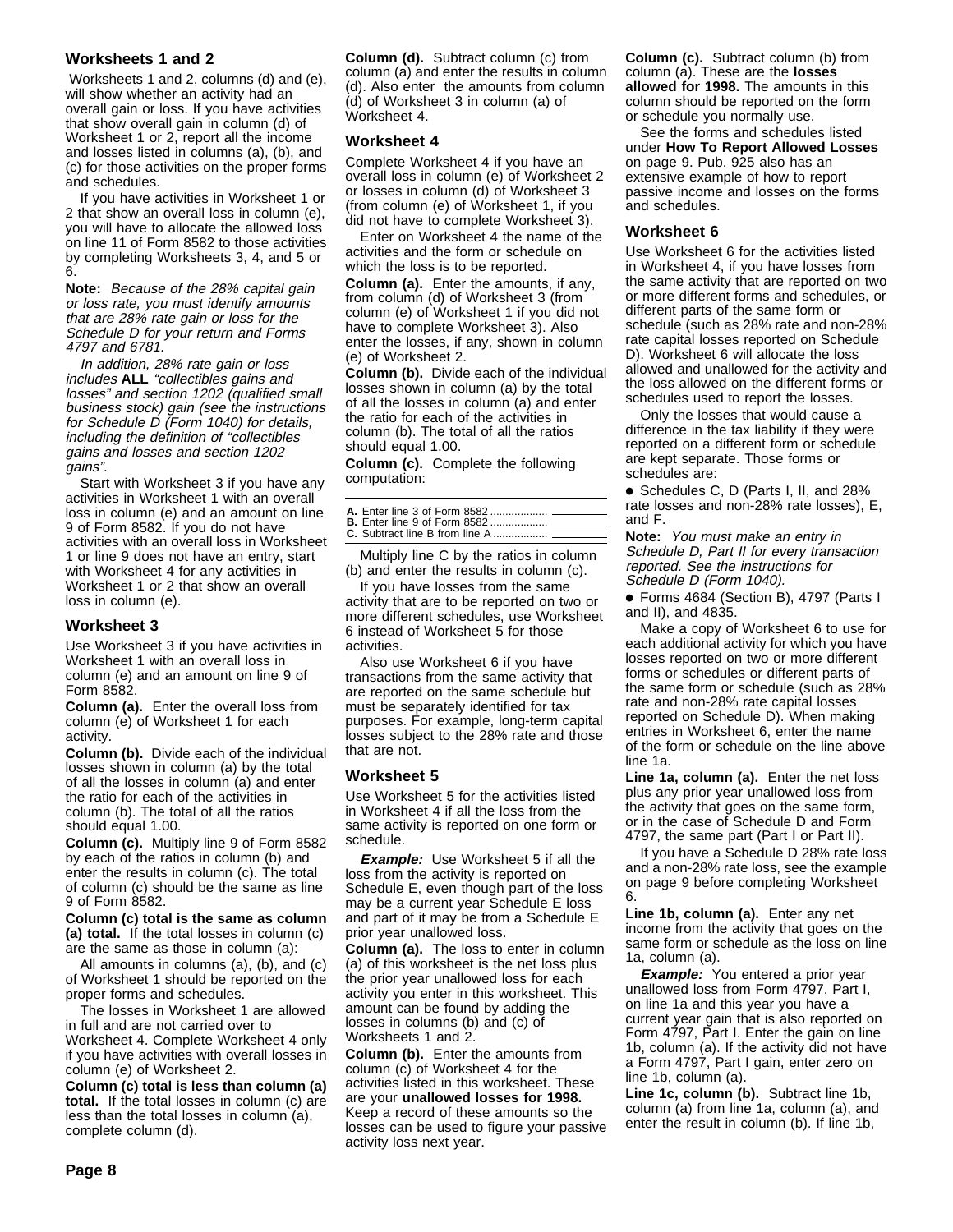column (a), is more than line 1a, column (a), enter zero in column (b).

**Column (c).** Divide each of the losses entered in column (b) by the total of column (b) and enter the ratio in this column. The total of this column should be 1.00.

**Column (d).** Find the unallowed loss for this activity in Worksheet 4, column (c), and multiply that unallowed loss by the ratio in column (c) of Worksheet 6. If you have entries in column (b) of Worksheet 6 that show zero, also enter zero for that form or schedule in this column.

The amount in this column is the **unallowed loss for 1998.** Keep a record of this worksheet so that you can use the losses to figure your passive activity loss next year.

**Column (e).** Subtract the amount in column (d) from the loss entered on line 1a, column (a). This is the **allowed loss for 1998** to be entered on the forms or schedules. The forms and schedules you report on should show the losses from this column and the income, if any, for that activity from column (a) of Worksheet 1 or 2.

**Example of Schedule D (Form 1040) Transactions.** The taxpayer had the following Schedule D (Form 1040) transactions from two activities in 1998.

Activity I

A passive activity prior year unallowed long-term capital loss (a 28% rate loss) of (\$1,000), and a current year long-term capital loss of (\$3,000).

#### Activity II

A current year long-term capital loss of a collectable (a 28% rate loss) of (\$230), and net income of \$1,100 from Schedule E (Form 1040).

Worksheet 2

Activity I has an overall loss of (\$4,000) (current year long–term capital loss of (\$3,000) and a prior year unallowed long–term capital loss of (\$1,000)). Activity II has an overall gain of \$870 (current year net income of \$1,100 less a current year long–term capital loss of (\$230)). Line 11 of Form 8582 shows a loss allowed of (\$1,100).

Worksheet 4

Activity I has an unallowed loss of (\$3,130). (Line 3 of Form 8582 (\$3,130) less line 9 of Form 8582 (-0-) x 100%). All of the (\$230) loss is allowed for Activity II.

#### Worksheet 6

Use Worksheet 6 to figure the portion of the unallowed loss attributable to the 28% rate loss and the portion attributable to the non-28% rate loss.

Enter the loss attributable to the 28% rate loss (\$1,000) and the loss attributable to the non-28% rate loss (\$3,000) as separate entries in Worksheet 6 (i.e., as if they were going to be reported on a different form or schedule). Then figure the ratio of each loss to the total of the two losses as follows. \$1,000/\$4,000 = .25. \$3,000/\$4,000 = .75. Multiply each of these ratios by the unallowed loss for

Activity I shown in column (c) of Worksheet 4 (\$3,130).

Unallowed losses for Activity I:

● 28% rate loss: .25 X \$3,130 = \$782.50.

● Non-28% rate loss: .75 X \$3,130 = \$2,347.50.

Allowed losses for Activity I: ● 28% rate loss: \$1,000 – \$782.50 =

\$217.50.

● Non-28% rate loss: \$3,000 – \$2,347.50  $=$  \$652.50.

The total loss allowed for Activity I (\$870) is entered in column (f), Part II, Schedule D (Form 1040) and the 28% rate loss (\$217.50) is entered in column (g). Keep a record of the unallowed 28% and the non-28% rate losses to figure the passive activity loss for these transactions next year.

See the forms and schedules listed under **How To Report Allowed Losses** below. Pub. 925 also has an extensive example of how to report passive income and losses on the forms and schedules.

# **How To Report Allowed Losses**

**Line 3 is income.** If line 3 of Form 8582 shows net income or zero, all the losses in columns (b) and (c) of Worksheets 1 and 2 are allowed in full. Report the income and losses in columns (a), (b), and (c) of Worksheets 1 and 2 on the forms and schedules normally used.

**Line 11 is the same as the total of lines 1b, 1c, 2b, and 2c.** In this case, all the losses in columns (b) and (c) of Worksheets 1 and 2 are allowed in full. Report the income and losses in columns (a), (b), and (c) of Worksheets 1 and 2 on the forms and schedules normally used.

**Columns (a) and (c) of Worksheet 3 are the same amount.** In this case, all the losses in columns (b) and (c) of Worksheet 1 are allowed in full. Report the income and losses in columns (a), (b), and (c) of Worksheet 1 on the forms and schedules normally used.

**Losses allowed in column (c) of Worksheet 5.** The amounts shown in column (c) of Worksheet 5 are the losses allowed for 1998 for the activities listed in that worksheet. Report the loss allowed from column (c) of Worksheet 5 and the income, if any, for that activity shown in column (a) of Worksheet 1 or 2, on the form or schedule normally used.

**Losses allowed in column (e) of Worksheet 6.** The amounts shown in column (e) of Worksheet 6 are the losses allowed for 1998 for the activity listed in that worksheet. Report the losses allowed from column (e) of Worksheet 6 and the income, if any, for that activity shown in column (a) of Worksheet 1 or 2, on the forms or schedules normally used.

**Schedules C and F, and Form 4835.** Enter on the net profit or loss line of your schedule or form, the allowed PAL from the worksheet. To the left of the entry space write "PAL."

If the net profit or loss line on your form or schedule shows net profit for the year, reduce the net profit by the allowed loss from Worksheet 5 or 6 and enter the result on the net profit or loss line.

**Example:** Schedule C shows net profit for the year of \$5,000. The activity also has a Form 4797 gain of \$2,500 and a prior year unallowed Schedule C loss of (\$6,000). The loss allowed for 1998 is (\$6,000). Line 31 would show a net loss of (\$1,000). To arrive at this answer, subtract the loss allowed for the year (\$6,000) from the net profit for the year (\$5,000). To the left of the entry space, write "PAL."

See Schedule D and Form 4797 instructions below if you also had passive gains and losses from the sale of assets or an interest in the passive activity. **Schedule E, Part I.** Enter the allowed loss from the worksheet on line 23 of Schedule E. An activity that has net profit for the year and prior year unallowed losses will have net profit on line 22 and the allowed loss on line 23. The allowed loss on line 23 will include the loss allowed to the extent of the net profit. Line 24 of Schedule E will show total net profit and line 25 will show total losses allowed (both passive and nonpassive). Line 26 will show the total net profit or loss.

**Schedule E, Parts II and III.** Any net income shown on your Schedule K-1 that is passive income should be entered as passive income in the appropriate column of Schedule E, Part II or III. Enter the passive loss allowed from Worksheet 5 or 6 in the appropriate column for passive losses. The passive losses allowed include the loss allowed to the extent of any net income from the activity. See Schedule D and Form 4797 instructions below if you also had passive gains or losses from the sale of assets or an interest in the passive activity.

**Form 4684, Section B.** Any passive activity gain from Form 4684 remains unchanged. It was used on Form 8582 to determine allowable PALs. If you did not have PALs on Form 4684, complete Form 4684 and follow the instructions for that form regarding where to report the gain.

If you had PALs from Form 4684, cross through the amount you first entered on line 31, 32, 38a, 38b, or 39 and show the allowed loss from the worksheet. To the left of the entry space write "PAL.

**Schedule D and Form 4797.** If you sold assets from a passive activity or if you sold an interest in your passive activity, all gains from the activities should be shown on the appropriate line of Schedule D or Form 4797. Identify the gain as "From passive activity." Enter any allowed losses for Schedule D or Form 4797 on the appropriate line and to the left of the entry space write "PAL."

**Entire disposition with an overall loss.** If you had an entire disposition of your interest in a passive activity and that activity had an overall loss, none of the gains, if any, or losses should have been